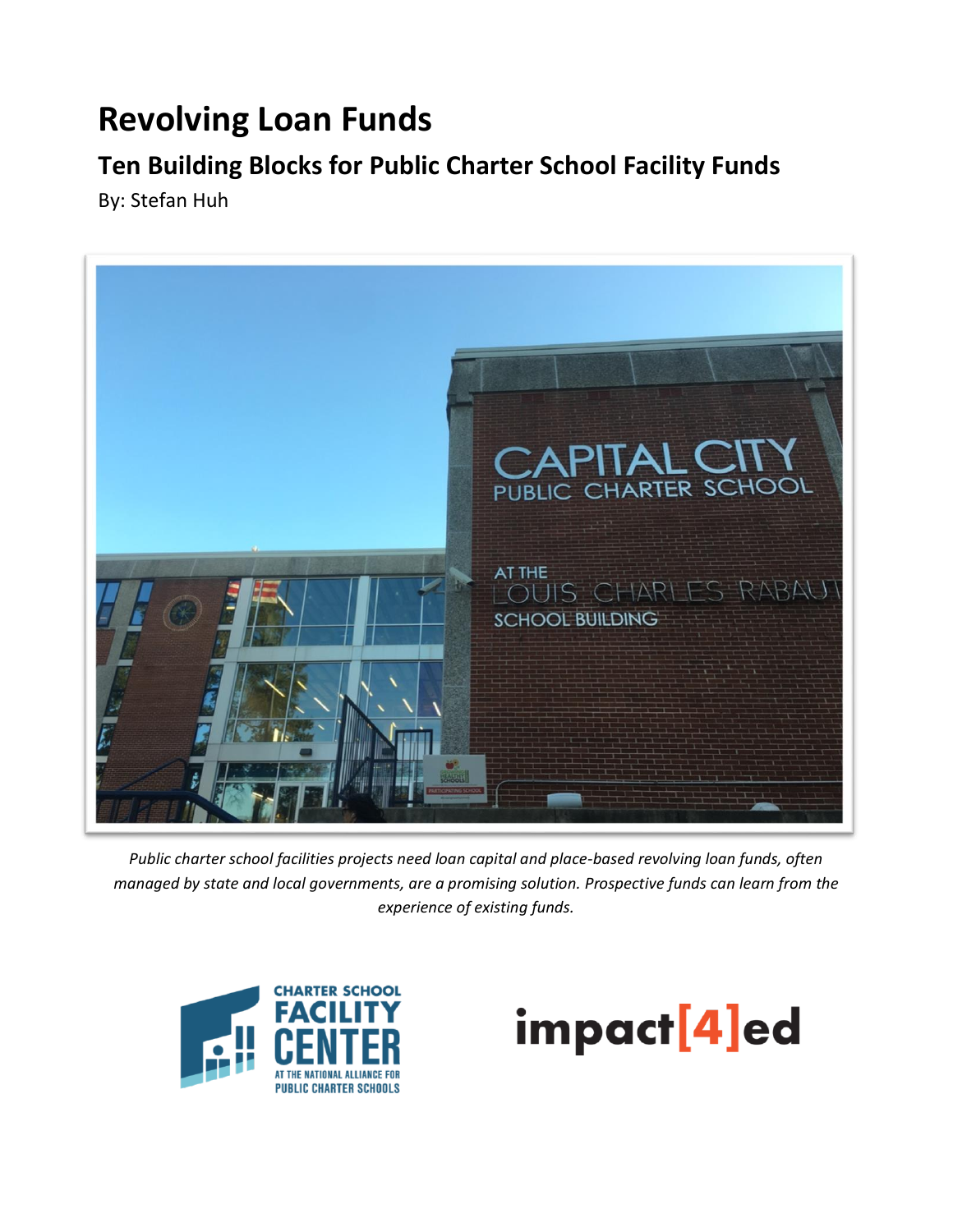# **Case Study: DC's \$1 MM Direct Loan to the Elsie Whitlow Stokes Community Freedom Public Charter School.**

Linda Moore created her vision of a community-minded, language immersion public school, that would reflect her values and those of her mother and namesake for the school: Elsie Whitlow Stokes. The Stokes school was in its second temporary home, an educational wing of a church in the diverse, but gentrifying, Mount Pleasant neighborhood, which had been a long-time center of DC's Hispanic community.

After searching all around DC to find a facility that could serve as a permanent and accessible home for the Stokes school, one of its board members, a successful DC real estate professional, identified a former seminary for sale that offered promise. Located in DC's Brookland neighborhood (often referred to little Vatican given the concentration of Roman Catholic organizations), this former seminary was located at the end of a cul-de-sac that afforded relative privacy from the bustling neighborhood main street, and a sanctuary for mature trees and birds in addition to its prospective young human visitors.

The building had "strong bones", and the former seminary's floor plan was adaptable to school use: building length corridors connecting separate rooms with windows overlooking the property's ample green yards and foliage. As a bonus, the site included a full industrial quality kitchen, an amenity that the Stokes school treasured for its potential to prepare and cook healthy meals on site. While the property was located a little further east than Stokes' current home and its target neighborhoods, the property seemed to offer everything Linda Moore would want in a site, short of an actual purpose-built school building. Now she needed to conjure a plan to finance the acquisition and renovation of the property.

Compared to many of its peers in the public charter sector, Stokes was relatively healthy from a financial perspective, the result of years of strong financial practices and wise financial decisions. Stokes had accumulated cash reserves that could be used as a deposit for the purchase contract and as equity to support the acquisition and renovation project. Validation of the Stokes school's creditworthiness was provided in the form of a Term Sheet from a regional commercial real estate lender, who offered to finance approximately 80% of the Loan-to-Value (LTV) of the acquisition and renovation project, under terms which were affordable to the school over the life of the loan. Together with its cash reserves, and a \$1 MM second trust (subordinate) loan from a local CDFI lender, securing a permanent home was now almost within reach. The school just needed to secure an additional \$1 MM in funding. The school turned to the DC Government's State Education Office and its Revolving Direct Loan Fund to fill the final gap and close the deal.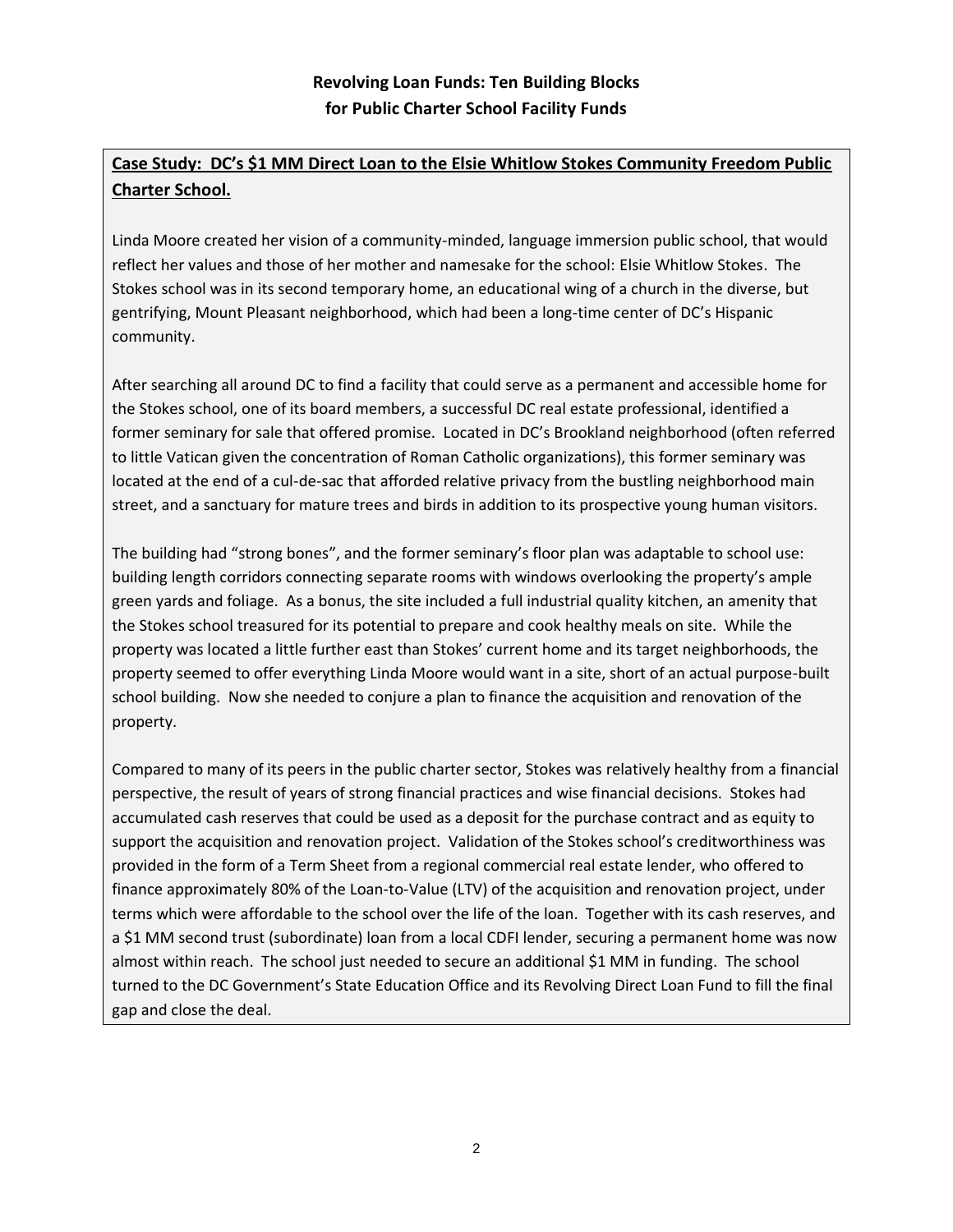# *Part 1: An Overview of DC's Revolving Direct Loan Fund for Charter School Facilities*

One example of a state-level governmentally managed revolving loan fund (RLF or Fund) for charter school facilities is the District of Columbia's (DC) Office of the State Superintendent of Education's (OSSE) Direct Loan Revolving Fund for Charter School Improvement. It is among the earliest state government charter school loan funds in the United States. [According to OSSE,](https://osse.dc.gov/service/facilities-financing-dc-public-charter-schools) "As of May 2021 …it had disbursed more than more \$67MM to 49 public charter schools leveraging more than \$492MM in additional funding for school facilities."

#### *Origin of the Fund*

DC was one of the earliest adopters of a charter school law. Its charter school law, the DC School Reform Act of 1995, was passed through Congressional action in 1996. DC's first charter schools opened in the fall of 1996. In those nascent years of the charter school sector, the DC Government provided several of the earliest charter schools with homes in closed DC Public Schools (DCPS) facilities. In 1999, the DC Council funded the  $1<sup>st</sup>$  per-pupil charter school facilities allowance, that strengthened charter schools' capacity to negotiate for space and finance facility improvements. From 1995-2001, a Congressionally appointed Financial Control Board oversaw DC's finances. Real estate was relatively inexpensive, and DC had several former DCPS properties in its inventory<sup>1</sup>. Between 1998 and 2001, the DC Control Board released several of these surplus and empty facilities to charter schools and to developers for economic development purposes. By 2002, as the number of surplus closed DCPS facilities dwindled, charter schools were compelled to search for commercial market sites which required access to debt financing to acquire and finance the renovation of school facilities. This presented a new challenge for this emerging sector and a new unexplored market niche for local commercial lenders.

In FY2001, DC established one of the earliest Credit Enhancement Funds in the nation. DC housed the Credit Enhancement grant program within the Department of Banking and Financial Institutions, with an independent all-volunteer committee that reviewed and approved transactions financed through the Fund. Between 2001-2003, this Fund supported at least five (5) charter schools with the acquisition and renovation of both former DCPS and commercial properties. The Credit Enhancement Fund provided recoverable cash grants to schools who used the cash as collateral in securing "senior" bank financing. Some of these transactions were structured as two separate senior loans: one secured by the credit enhancement cash collateral and the other secured by the real estate collateral. While this structure assisted

 $1$  DC operated a segregated system of public schools until 1954. Together with a decline in the population of school-aged children, had a plethora of unused and empty school facilities.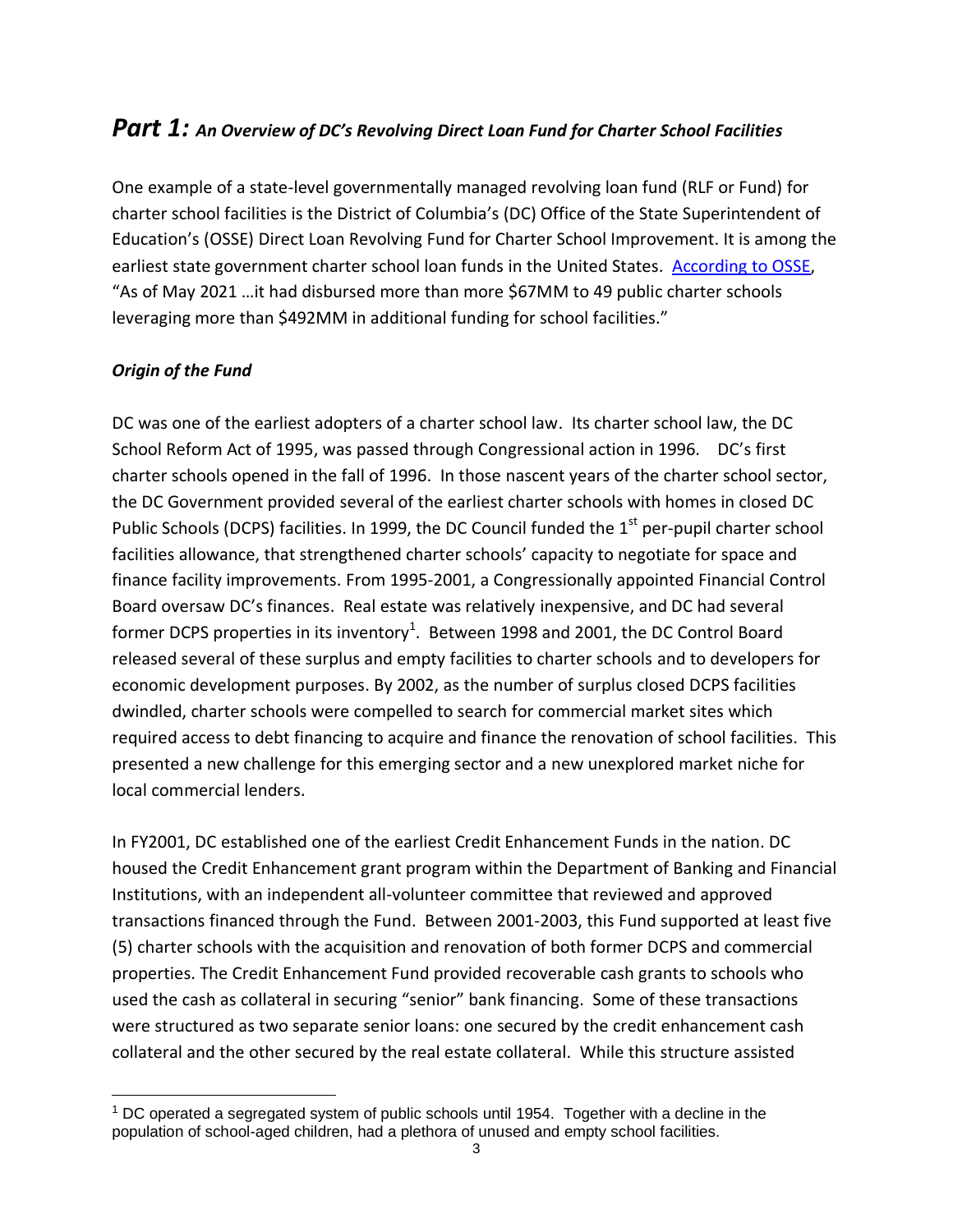charter schools in securing financing, it also resulted in low credit enhancement leverage ratios, without any reduction in the market interest rates.

#### *The Need for a Revolving Loan Fund*

Commercial real estate transactions that are credit enhanced can pose challenges for charter schools: high market interest rates, higher required debt service coverage ratios, and limited capital accessible for tenant improvement loans. To help overcome these challenges, DC created a Direct Loan Fund. The U.S. Congress established and funded DC's Direct Loan Fund in 2003 through a direct appropriation (Federal Payment) of \$5 MM<sup>2</sup>. Passed in Fiscal Year (FY) 2003, Public Law 108-7 states: "There is established within the District of Columbia a Direct Loan for Direct Loan Fund for Charter School Improvement…Funds distributed under this subsection shall be for construction, purchase, renovation, and maintenance of charter school facilities."

#### **Charter School Real Estate Lending Basics:**

Some key terms related to Revolving Loan Funds:

- Sources and Uses of Funds
- Loan to Value (LTV) ratio, Loan to Cost (LTC) ratio
- EBITDA
- Debt Service Coverage Ratio (DSCR)
- Cash Forecast, pro forma
- Collateral, Security Interest, Assignment
- Senior v. Subordinate Debt
- Loan Covenants
- Amortization Period

The purpose of the Direct Loan fund was to provide both first trust and subordinate loans. Since a commercial lender will typically only finance a percentage of the completed value of a charter school facility project, there will be a funding gap that charter schools need to fill with additional debt or equity. The gap represents the difference between the level of financing a bank is willing to provide and the total costs of the real estate project. To calculate their maximum financing offer, banks use metrics such as Loan-to-Value (LTV), and Debt Service Coverage Ratios (DSCRs). In 2004, typical LTV ratios ranged between 75-80% of the charter school's completed project's appraised value. Depending on the cost of the project compared to the appraised value, a charter school would typically have to supply 20-25% of a project's costs in the form of cash equity or additional debt. DC's Revolving Loan Fund was formed and designed in part to help fill this gap, by offering short to medium term loans with favorable

 $2$  Public Law 108-7--February 20, 2003, 117 STAT 131. Embodied in DC Official Code §§ 38-1833.01 and 38-1833.02.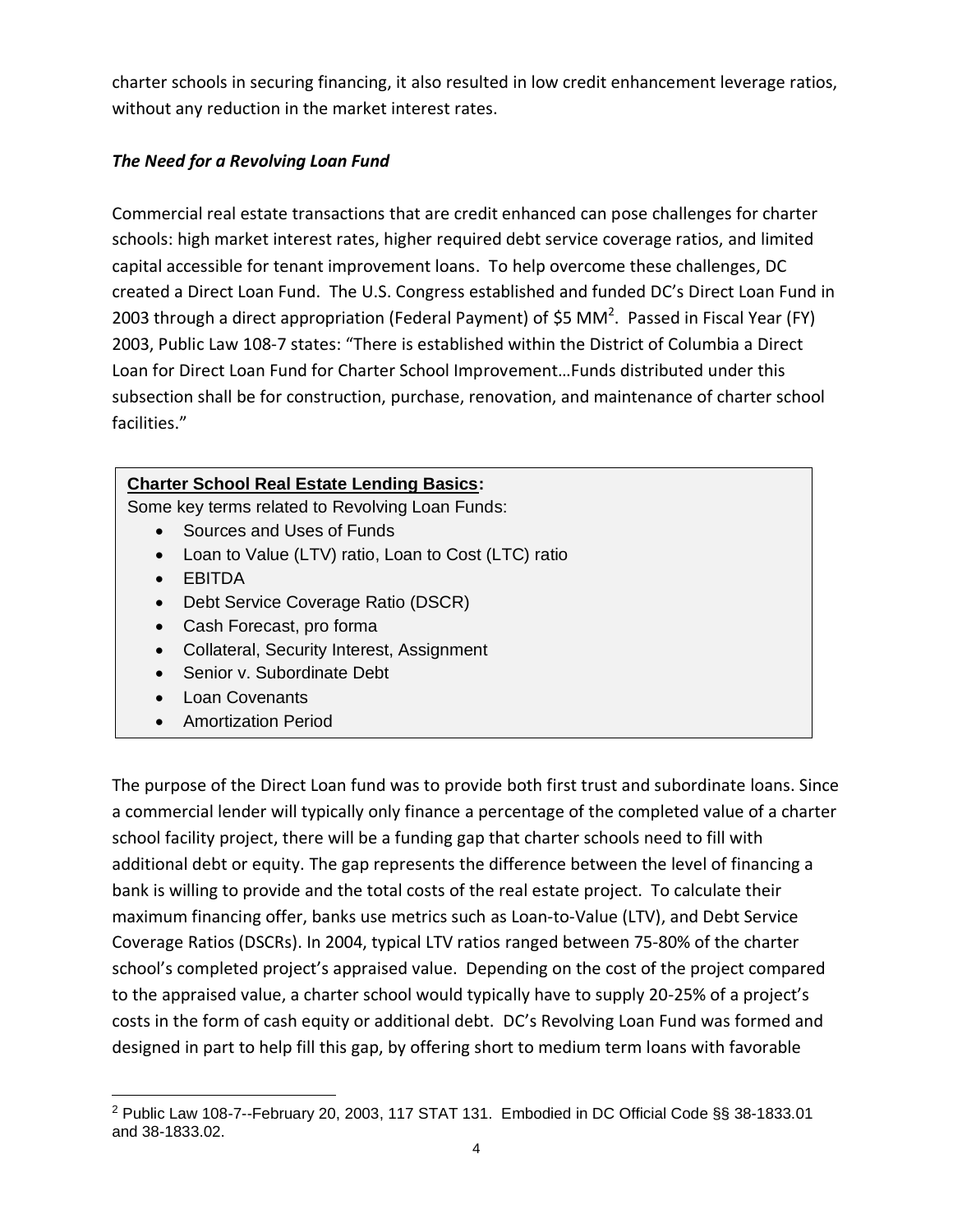terms. Favorable terms can take the form of below-market interest rates, interest-only repayment periods, or long (i.e. 30 year) amortization periods to calculate principal and interest payments. To finance the repayment of the direct loan, schools rely on increases in enrollment (and hence cash flows), build relationships with donors, and prepare for long-term fixed-rate refinancing (ex. Tax-Exempt Revenue Bonds) to take out the direct loan.

#### *Some Shortcomings of Credit Enhancement*

Why not rely on credit enhancement to increase the level of bank financing rather than rely on a direct loan fund? There are a few reasons why a direct loan fund may be the only viable, or at least the most practical and economical, option compared to a credit enhancement.

First, while credit enhancements may induce a lender to increase its loan amount due to the additional collateral, the additional loan amount will typically carry the same interest rate as the rest of the senior debt. This can result in tens of thousands of dollars of additional interest expense and cash outflows for a non-profit school.

Second, for some riskier transactions such as leasehold improvements with limited collateral, there may be no bank willing to lend into the transaction. This is an example of where a statelevel revolving loan fund for charter school facilities fills an unmet need.

Finally, the charter school sector has experienced transactions in which the banks accept the credit enhancement, yet do not increase the LTV. Private commercial banks' business model is based on mitigating and leveraging risk. Once a bank is aware of the credit enhancement, the bank may simply rely on, and depend on, the credit enhancement to alleviate risk exposure in the transaction and their overall loan portfolio. A bank might not pass on the benefits of the credit enhancement to the school borrower. Savvy and experienced financial advisers can negotiate to increase the leverage of the credit enhancement, but this can be challenging in an immature charter school lending market.

While these are some of its shortcomings, a credit enhancement fund can still be valuable. Some specific uses include guaranteeing leases for new schools; guaranteeing payments for charter schools during their early enrollment and "ramp-up" periods; funding debt service reserves; or providing financial security during pre-planned facility vacancy periods due to tenant transitions and renovation periods.

#### **Early Implementation of DC's Revolving Loan Fund (2003-2007):**

The early years of DC's RLF were challenging. Launched initially within the DC Department of Banking and Financial Institutions, the Fund relied on outside contractors and invested its cash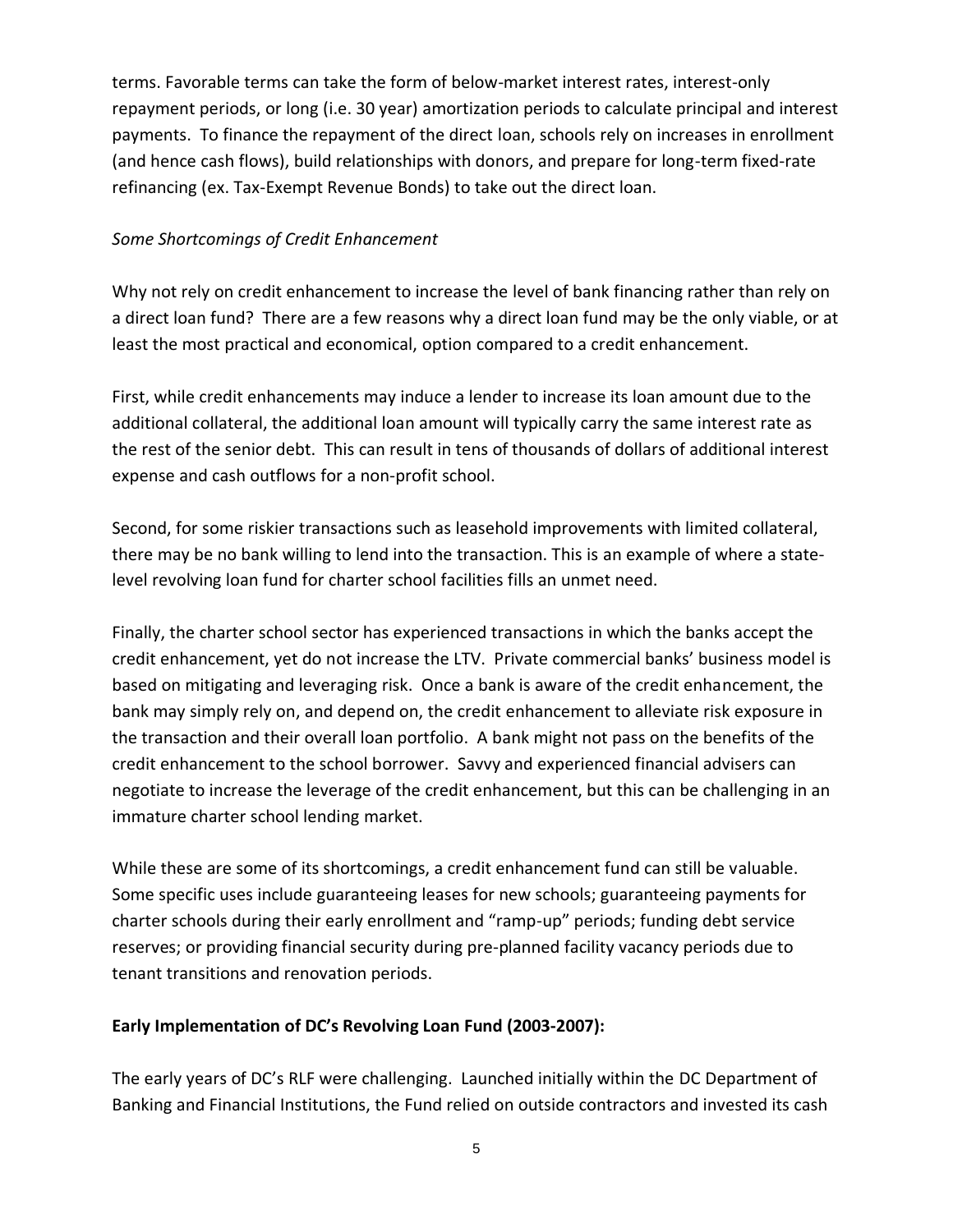into dubious investments. By 2005, the Mayor ordered the transfer of the Fund to the State Education Office. Turnover among staff and the Credit Committee hindered its ability to execute transactions and meet its potential for serving the sector. From a market perspective, by 2006 there were fewer surplus DCPS facilities available and the locally-elected school board (prior to the Mayoral takeover of DCPS that resulted in the appointment of Michelle Rhee as Chancellor) was maintaining a portfolio of under-utilized facilities with few new or modernized facilities. Despite declining enrollment in DCPS neighborhood schools, few facilities were opened for charter schools. Charter schools were compelled to tap the more expensive commercial real estate market for space.

By early 2007, the State Education Office hired its third Director in four years and would build the foundation for increased impact and innovation in facilities financing for the growing charter school sector<sup>3</sup>. Some of those initial building blocks included creating standardized templates for credit underwriting; standardizing the process for Credit Committee meetings and approvals; developing a financial reporting and management system; and establishing templates for the legal documents. The Mayoral takeover of the schools later that year would present both new challenges and new opportunities.

In the Spring of 2007, the DC Council passed legislation to dissolve the local DC Board of Education and delegate oversight of DCPS to the Mayor. This legislation also eliminated the DC Board of Education's Charter Schools Office (the local board was initially one of two active authorizers in DC, together with the DC Public Charter School Board (PCSB)), transitioning over a dozen charter schools to the PCSB's oversight. By the spring of 2008, Chancellor Michelle Rhee had identified 23 DCPS schools for closure due to low enrollment. These policy decisions had a few implications for charter schools in DC: 1) several former DCPS facilities would become available for lease to charter schools; and 2) several of the poorly monitored charter schools would be scrutinized by their new authorizer, the DC Public Charter School Board. The increased rigor of oversight resulted in several charter school closures, which freed up facilities—including several former DCPS facilities occupied by those DC Board of Education chartered schools—across the DC charter school sector.

<sup>3</sup> For school year 2006/2007, audited enrollment in DC charter schools totaled 19,662 students, representing 27% of all DC students enrolled in public schools. Source: DC OSSE PUBLIC SCHOOLS ENROLLMENT CENSUS, OCTOBER 5, 2006. Link:

https://osse.dc.gov/sites/default/files/dc/sites/osse/publication/attachments/2006%20DCPS\_and\_PCS\_R EPORT\_2006\_FINAL.pdf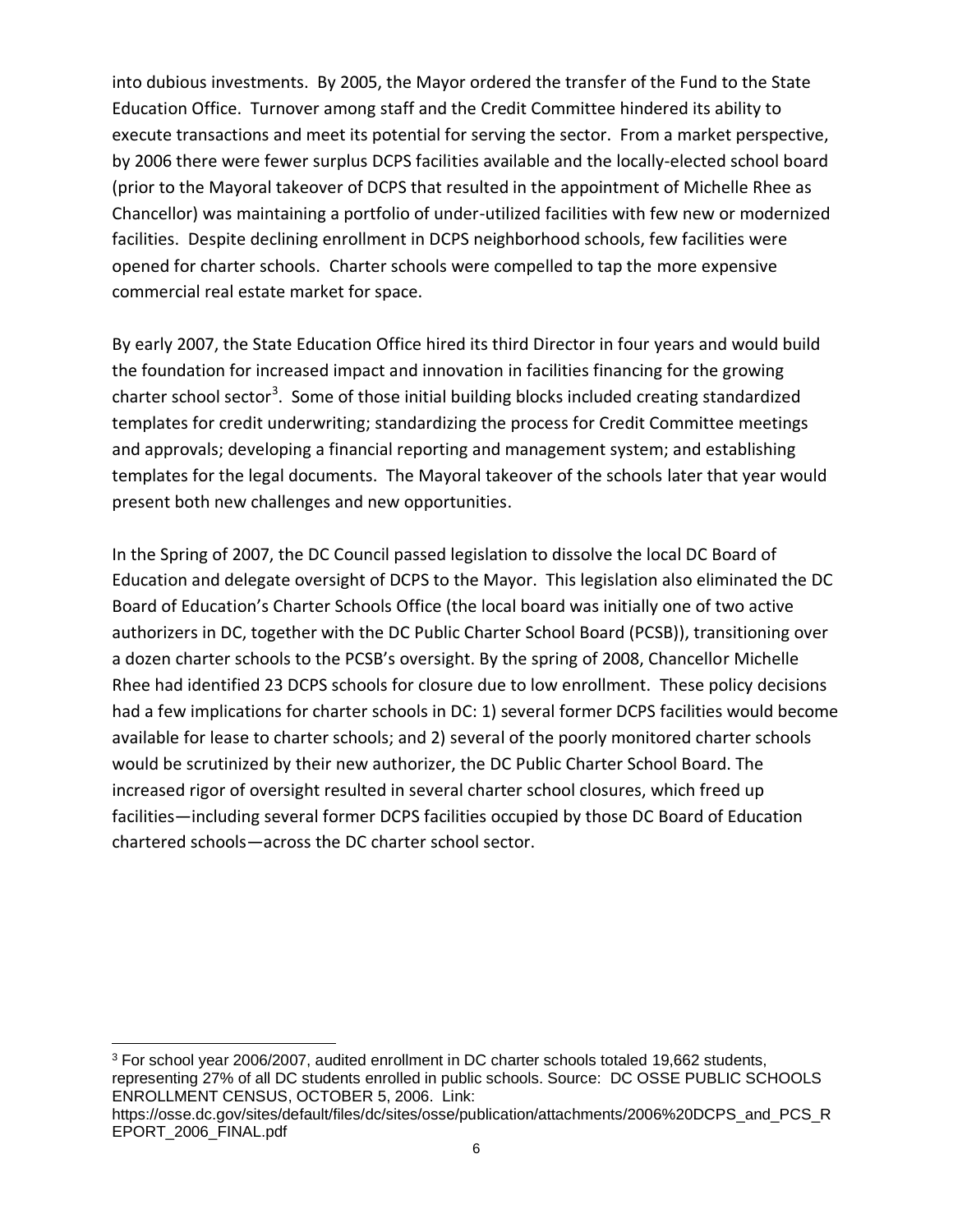**Lesson Learned:** Establishing and operating a fund within a state or local agency subjects the fund to ongoing change due to leadership transitions between administrations; turnover, qualifications, and commitment of staff assigned to the fund; and the constraints imposed by shifting governmental agendas and system limitations. While there are examples of public sector RLFs for both charter school facilities and other uses, they are typically more difficult to launch within a government entity than within the private sector. That said, there are benefits of the state and local government context: potential stability and supports that can be tapped from across the government (e.g., legal support and established financial systems); a focused, "place-based" mission; public accountability and well-honed systems of internal control; and synergies with other governmental programs (e.g., community and economic development programs). While a privately managed fund may have more flexibility and an entrepreneurial culture, funders may pressure a fund to start making loans rapidly before establishing the appropriate internal control infrastructure. An effective and credible place-based revolving loan fund requires appropriate internal control systems and processes that take time and effort to establish and maintain. This may test the patience of any entrepreneurial manager or investor.

#### **Adapting and Building the Credibility of DC's Direct Loan Fund (2008-2013)**

Beginning in 2007, the RLF began to establish and document its practices. It created formalized Credit Committee policies, procedures, and practices. It added staff, including full-time and contractual staff dedicated to credit underwriting, legal support, and loan servicing. The Fund formulated GAAP-compliant internal financial statements to aid management and the Credit Committee in evaluating the Fund's performance and financial status.

The closure of DCPS neighborhood schools resulted in the disposition of these public facilities to charter schools. As a result, public charter schools needed loan capital to finance the renovation. Given that DC charter schools rented but did not own these facilities, securing commercial bank financing was an initial challenge given the lack of collateral to secure the bank's loans. The global financial crisis in 2009 presented additional challenges for charter schools seeking to finance facility projects. During this crisis, banks were more conservative in their underwriting; for example, LTV ratios often declined below 70%, versus the range of 75- 80% seen prior to the crisis.

These two contextual factors—charter schools' increased demand for leasehold improvement loans and more rigorous credit underwriting standards by local banks—meant that charter schools would rely on OSSE's programs and its RLF even more.

**Lesson learned:** The initial volume of transactions within a RLF may not be sufficient to hire multiple full-time staff members with a range of experiences. Ideally, the Fund manager is also responsible for other activities, spreading the manager's time and effort across multiple resources (e.g., the Federal Charter Schools Program State Entity grant). As noted earlier, an effective RLF requires a lot of reporting, and it is not something that can be managed by part-time staff.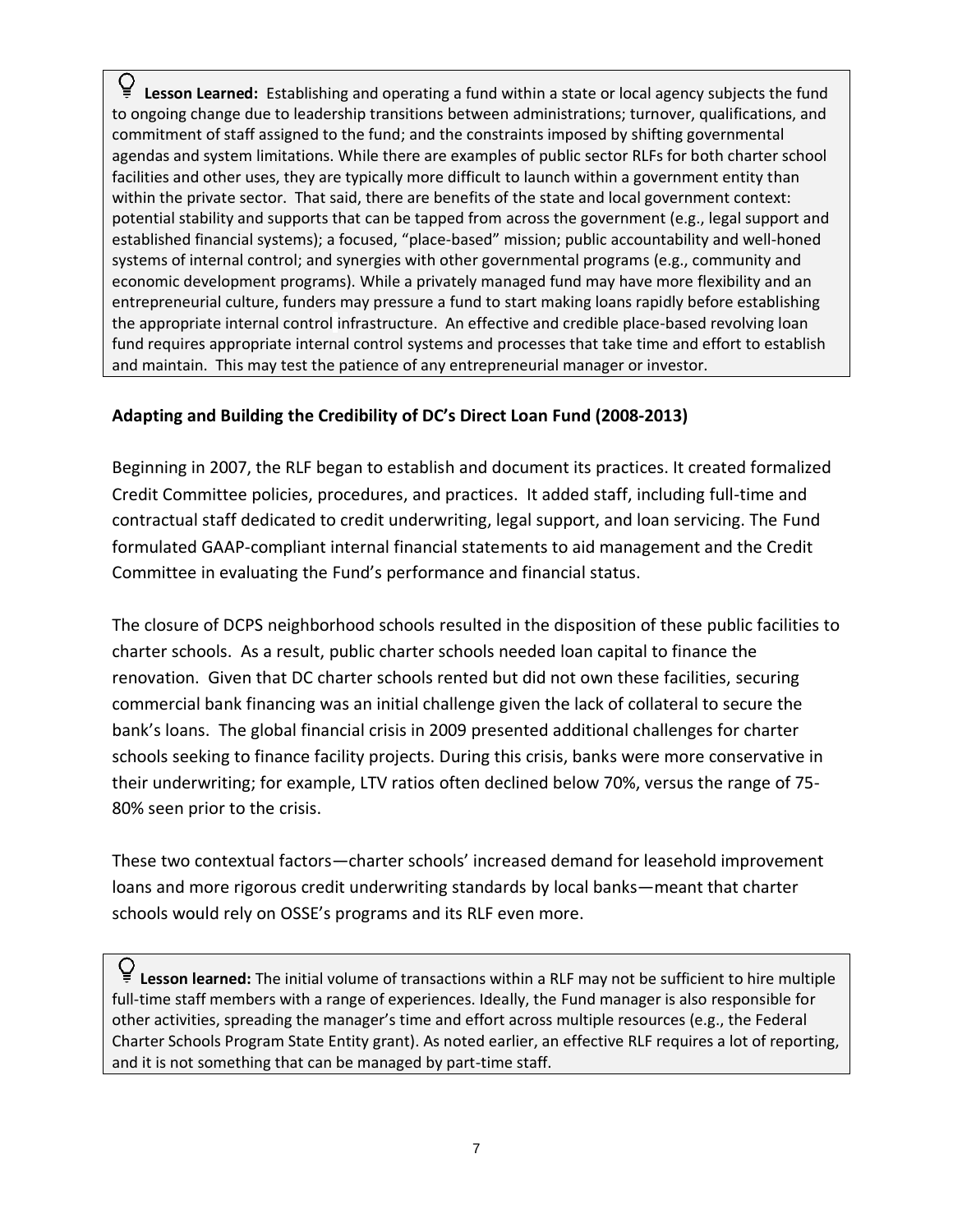#### **Recent Experiences in a Tight Market (2014-2019)**

After six years of regular building dispositions to charters, by 2014 there were few former DCPS facilities available to be leased to charter schools. As a result, charter schools faced the position from the early 2000's: securing real property in an increasingly expensive commercial real estate market with an insufficient per pupil facilities allowance. The DC charter school facilities allowance increased by only 7% since 2008. In this current context, the RLF becomes a critical gap filler for transactions desperate for loan capital or tenant improvement loans for commercial sites.

# **Part 1: Summary/Takeaways from DC OSSE's Experiences with its RLF**

- 1. A Credit Enhancement product can be very valuable, but not sufficient.
- 2. Market conditions dictate the need for different financial products. Increasing land and construction costs, or leasehold improvements with less collateral, created the need for a subordinate debt fund.
- 3. Starting a RLF in a government agency without the benefit of other examples can be challenging.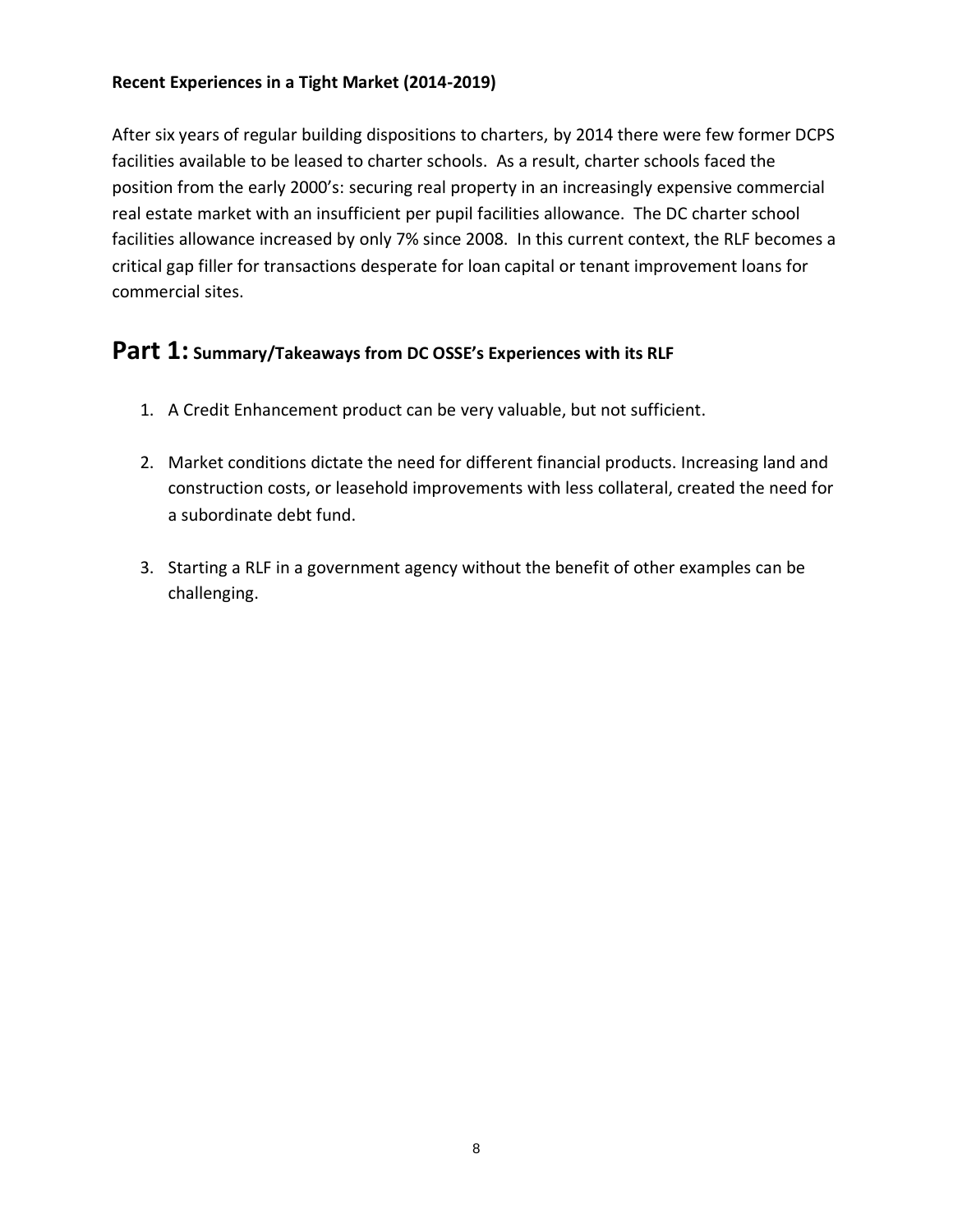# *Part 2: The Ten Essential Building Blocks for a Credible Revolving Loan Fund*

Managing a Revolving Direct Loan is a challenging enough task in the private and non-profit sectors. As OSSE learned, creating one within a state or city governmental agency is arguably even more difficult, but the payoff for residents and program beneficiaries can be huge: a dedicated, place-based fund with a sole purpose of assisting the state's or city's high-quality charter schools to secure and finance new and expanded facilities.

This paper identifies ten (10) building blocks for launching and sustaining an effective and credible loan fund within the public sector. These basic elements are explored in detail below.

#### **These are 10 Building Blocks for a Credible and Effective Charter School Facilities Loan Fund:**

- *1. Loan Origination: Public Outreach and Marketing*
- *2. Loan Policy: Lending Criteria, Standards, and Loan Terms*
- *3. Credit Rating Methodology: Standardized Loan Underwriting Process*
- *4. Loan Approval: Competent and Transparent Credit Committee Representing a Range of Perspectives*
- *5. School Quality: Open Flow of Communication with Charter School Authorizers*
- *6. Loan Administration: Servicing, Compliance, and Performance Monitoring*
- *7. Annual Loan Portfolio Risk Assessment*
- *8. Cash Management: Systems and Policies*
- *9. Financial Management: Reporting Systems*
- *10. Staffing: Resources to Maintain a Competent Full-Time Staff and Other Administrative Expenditures*

#### *Building Block #1. Loan Origination: Public Outreach and Marketing*

After funding and setting up an RLF, an organization will need to conduct outreach and marketing across different sectors, including charter schools, charter support organizations, charter school authorizing entities, CDFIs, other prospective senior and sub-lenders, and charter school finance specialists. Among other things, these actors will need comprehensive and timely information about the availability of funding, the application process, lending criteria and terms, and Fund performance and activities. This public outreach and marketing effort should also communicate the Fund's "why": *Why is the Fund being created? Why do public charter schools need access to new sources of loan capital?*

**Lesson Learned:** A RLF needs a marketing agent, for schools and other lenders. This is often not a common role for government agencies.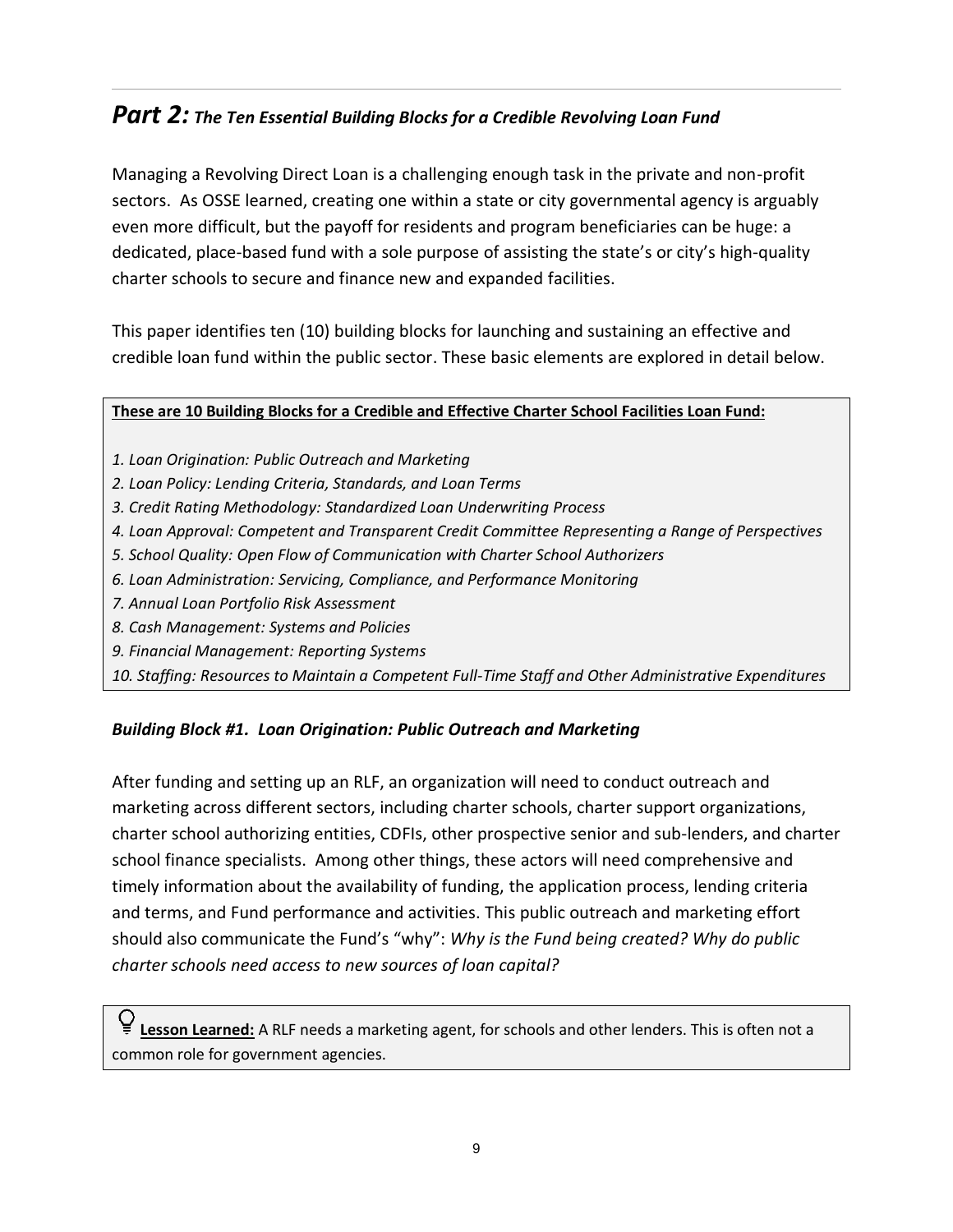#### *Building Block #2. Loan Policy: Lending Criteria, Standards, and Loan Terms*

Among the first policy decisions a new RLF for charter schools will need to make is around is defining it's "what." This includes the types of transactions and the criteria the RLF will follow to make investments. This is often spelled out in a Loan Policy Manual. Examples of these minimum criteria include the following: the *maximum loan size*; loan terms, including *interest rate policy* and *amortization rates*; and underwriting standards, such as *maximum total loan-tovalue ratio*, *debt service coverage* requirements, and other special covenants, such as *minimum cash on hand*. For OSSE, both the initial legislation and its ongoing policy has been to limit direct loans to \$2 MM per facility transaction. Given that DC charter schools' facility projects costs have typically totaled in the range of \$3-30 MM or higher, a maximum loan of \$2 MM keeps OSSE's RLF within the range of gap financing, rather than serving as a primary lender. Through this role, the Fund has often compelled schools seeking additional subordinate debt to cultivate relationships with other not-for-profit lenders (e.g., Commnuity Development Financial Institutions (CDFIs)) who can share the risk and strengthen the transaction through their own due diligence. For example, several transactions have included Building Hope, a DCbased CDFI, as a co-lender with loans of similar size and terms.

OSSE adopted an informal policy of limiting the total transaction LTV at 100%. However, as the fund began lending into leasehold projects – for example, closed public school facilities leased by the DC Government to charter schools – that target was modified to a ratio of 100% of *loan to cost*.

For debt service coverage, OSSE has generally required that the total *debt service coverage ratio* be at least 1.0 based on the per pupil facility allowance. In the past, OSSE encouraged schools to demonstrate they could pay for their facilities with the District facilities allowance which is relatively larger than those other states that also have a facilities allowance. This helped to discourage transactions that required schools to dip into revenue dedicated to instruction and other non-facilities expenditures. Unfortunately, given rising real estate costs that outpace the increase in the facilities allowance, this is not always feasible. Other states with smaller facilities allowances would find it a challenge to limit the debt payments to the facilities allowance.

OSSE RLF loan terms are typically limited to five years. By the end of five years, charter schools are expected to have 1) increased cash flows through expanded enrollment; 2) executed an aggressive capital campaign; and/or 3) prepared themselves for takeout financing through a conventional commercial bank loan or tax-exempt bond financing. That said, in some cases OSSE may seek a shorter term to expedite repayment and to facilitate more rapid revolving of funds; in limited cases, OSSE extended the loan term to seven (7) years to coincide with the term of New Market Tax Credit transactions.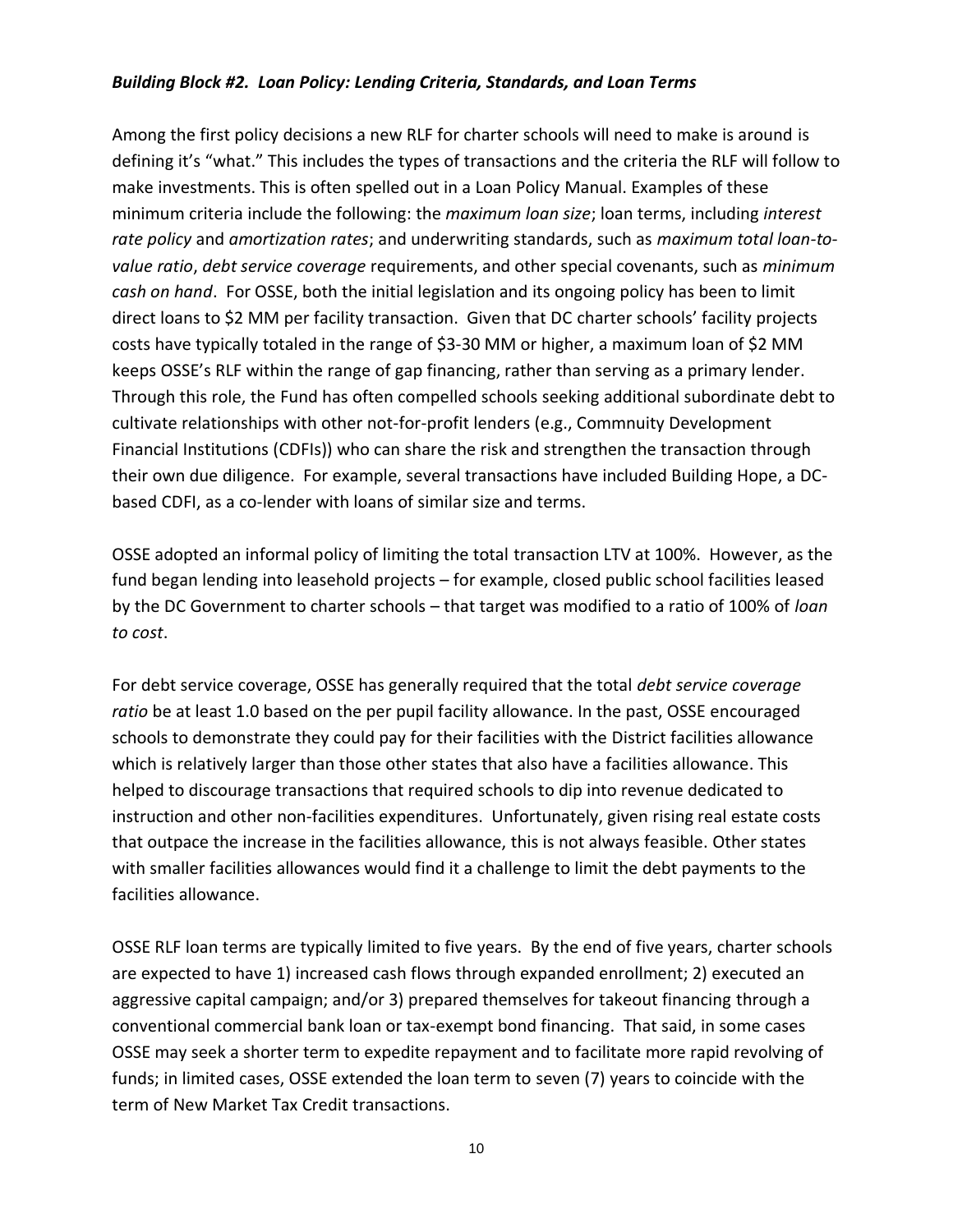**Lesson Learned**: Be transparent about the Fund's loan terms. Do not try to build a RLF policy from scratch. Find ways to partner with other RLFs and experts who have done this or are doing similar work and gain an understanding of their loan terms and underwriting practices.

#### *Building Block #3. Credit Rating Methodology: Standardized Loan Underwriting Process*

As is the case with any industry, charter schools are a unique business model with characteristics that must be considered while underwriting their credit. Similar to the oversight of schools generally, there are basic elements for underwriting a charter school transaction: understanding a school's academic program and performance; assessing a school's financial capacity, and the merits of the proposed financing transaction; and evaluating the quality and rigor of school governance. For a state or local revolving loan fund that is underwriting a charter transaction, a standard due diligence process should address the following three elements, and associated key questions:

- Charter School Academic Program and Performance:
	- *What are the academic goals in the school's charter, and what are the minimum criteria for charter renewal?*
	- *How is the school rated under both the state and authorizer accountability systems?*
	- *Does the charter school provide a program that is in high-demand, ensuring a sustained level of per-pupil revenue?*
	- *For high schools, what is the graduation rate, the college enrollment rate, and the college completion rate?*
	- *What can be gleaned from the charter school's authorizer and SEA monitoring and review reports?*
- Financial Performance and Transaction Specifics
	- *What are the charter school's annual financial performance goals, and what are the minimum criteria established by the charter school authorizer?*
	- *What are the anticipated cash flows for the school for each of the next five years?*
	- *What is the school's debt service coverage ratio (EBITDA/ [Debt Principal + and Interest Payments]) over the term of this loan?*
	- *What are the sources and uses of funds, and the Loan-to-Value ratio? Is the project budget reasonable? Has the school performed the appropriate due diligence on the project site (e.g., test fit, environmental assessments, zoning analysis)?*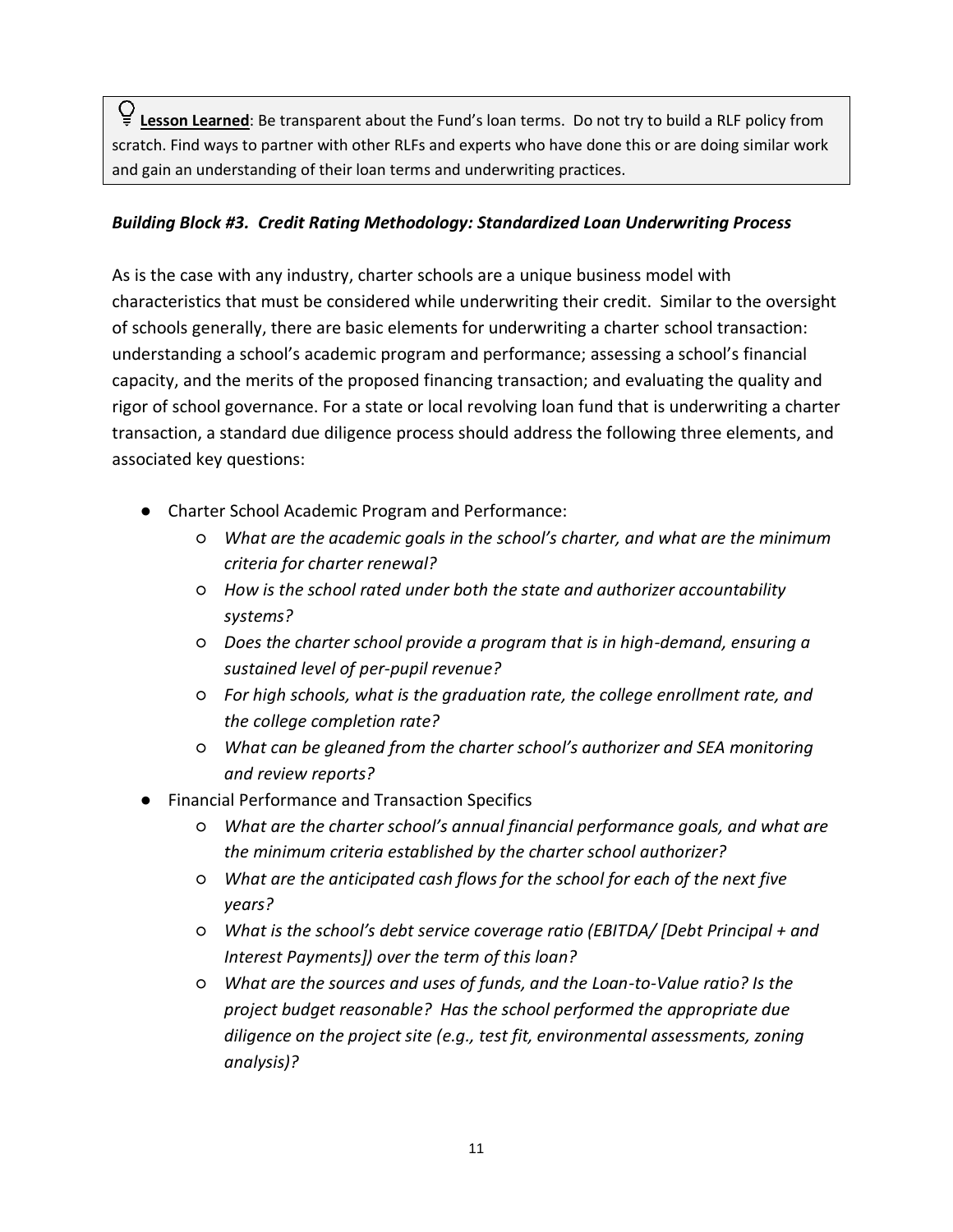- Governance Rigor:
	- *Do the nonprofit charter school's governing board of trustees meet the state's and authorizer's requirements for size, meeting minutes, and transparency?*
	- *Do the trustees represent a range of experiences, including finance and business law?*
	- *Do the school's board of trustees hold the school leader accountable for high academic and organizational expectations?*

In addition to the specifics of the deal in question, a state level RLF should also address the broader local context of public education and charter schools as part of its underwriting. For example, an RLF should assess the level of financial support provided to charter schools through state and local budgets and the likelihood that support will continue and increase into the future.

The underwriting elements cited above will enable an RLF to assess the following types of risks impacting the proposed credit transaction: *credit risk; charter risk; enrollment risk; organizational risk; environmental and political risk*.

Q<br>■ Lesson Learned: There are many lenders that have developed thorough underwriting policies and procedures for the charter school sector. To avoid starting from scratch, connect with existing CDFIs and the National Alliance's Facility Center to build out these processes.

# *Building Block #4. Loan Approval: Competent and Transparent Credit Committee Representing a Range of Perspectives*

Nearly all lenders in the private, non-profit, and public sectors have credit committees which make the final decisions on loans. A credit committee provides objective, impartial, independent, and expert insight to guide decision-making around the investment of loan funds into a charter school real estate transaction. A credit committee should include experts who bring specialized experience from the domains of real estate finance, education policy, charter schools, commercial lending, and business law. In addition to domain expertise and independent thinking, credit committee members should have an understanding and awareness of the local context of charter schools and real estate development.

A unique aspect of an RLF housed within a state or local government agency is the need for transparency and public accountability around the loan approval process. To meet these requirements and expectations, a public RLF should notify the public about its Credit Committee meeting schedule and provide timely and accurate agendas and minutes of public meetings. Members of the Credit Committee should disclose any potential conflicts of interest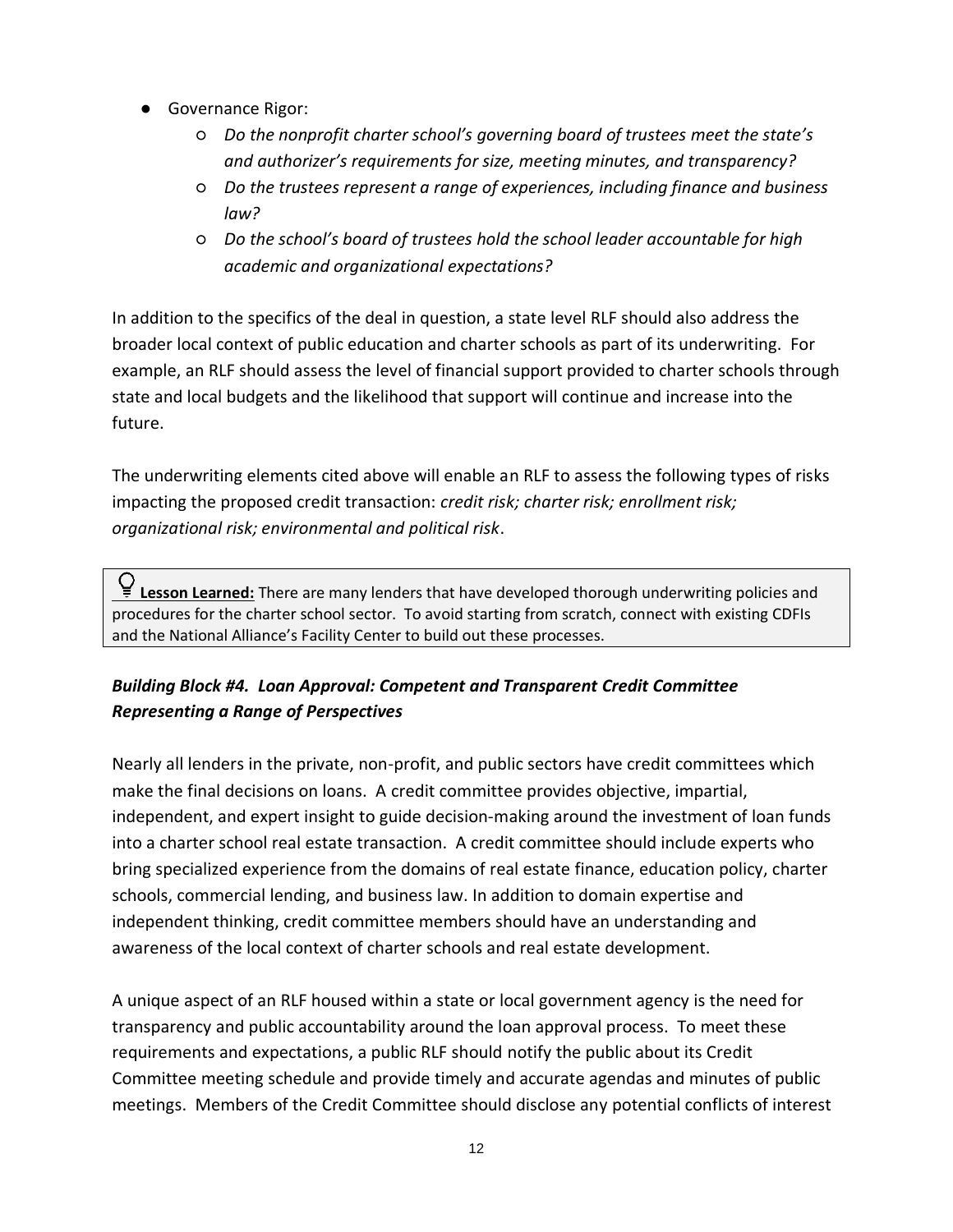related to transactions under their review. The criteria for approving loans and the terms of each loan should be clear and available to members of the public.

Q<br>■ Lesson learned: Finding financially and charter school savvy professionals who can dedicate significant time to a credit committee and who will not be conflicted out of transactions is challenging. Managing the governance of a credit committee, including public notifications of its meeting schedule and meeting minutes can require a substantial investment of time each month. Borrowers will inevitably have concerns over the credit committee's decision-making and the final terms of the loan. Foundations are aware that there is backlash any time they deny a grant request. This same phenomenon can happen to a loan fund. Prepare for it through transparency around the decisionmaking process.

#### **Building Block #5. School Quality: Open Flow of Communication with Charter Authorizers**

The authorizer is an essential partner during both the underwriting and post-close loan servicing and monitoring process. During the credit underwriting process, RLFs must consult with authorizers and review all available reports from authorizer reviews and assessments. This practice will ensure that an RLF is reviewing all publicly available information pertaining to a charter school's performance and viability. During the loan servicing and monitoring process, charter school authorizers can help to ensure the integrity of the loan, as a charter school's failure to demonstrate the ability to repay the loan calls into question the rigor of financial management and governance. Finally, an RLF and a charter school authorizer should communicate about their financial reporting processes in order to calibrate reporting, minimize burden on the charter school borrower, and help identify meaningful measures and metrics for evaluating a charter schools' financial health.

An excellent resource on the topic of collaboration between charter school authorizers and RLFs is a publication by NACSA: [Lenders and Authorizers, Can We Talk?, \(2013\).](https://www.qualitycharters.org/wp-content/uploads/2015/05/LendersAuthorizersReport_final.pdf)

Q<br>■ Lesson learned: It is important for the RLF to maintain frequent and transparent communication with the charter school authorizer. By keeping open the lines of communication, the RLF can reduce reporting burdens and gain deeper insight into the financial health of the school.

## *Building Block #6. Loan Administration: Loan Servicing, Compliance, and Performance Monitoring*

In addition to implementing the business processes related to loan underwriting, an RLF must establish an efficient and thorough system for servicing the loans in its portfolio. Included within the loan servicing function are the processes for calculating and tracking borrowers' payments of principal and interest; loan covenants and reporting; and a system for evaluating and assigning risk ratings for each loan it its portfolio.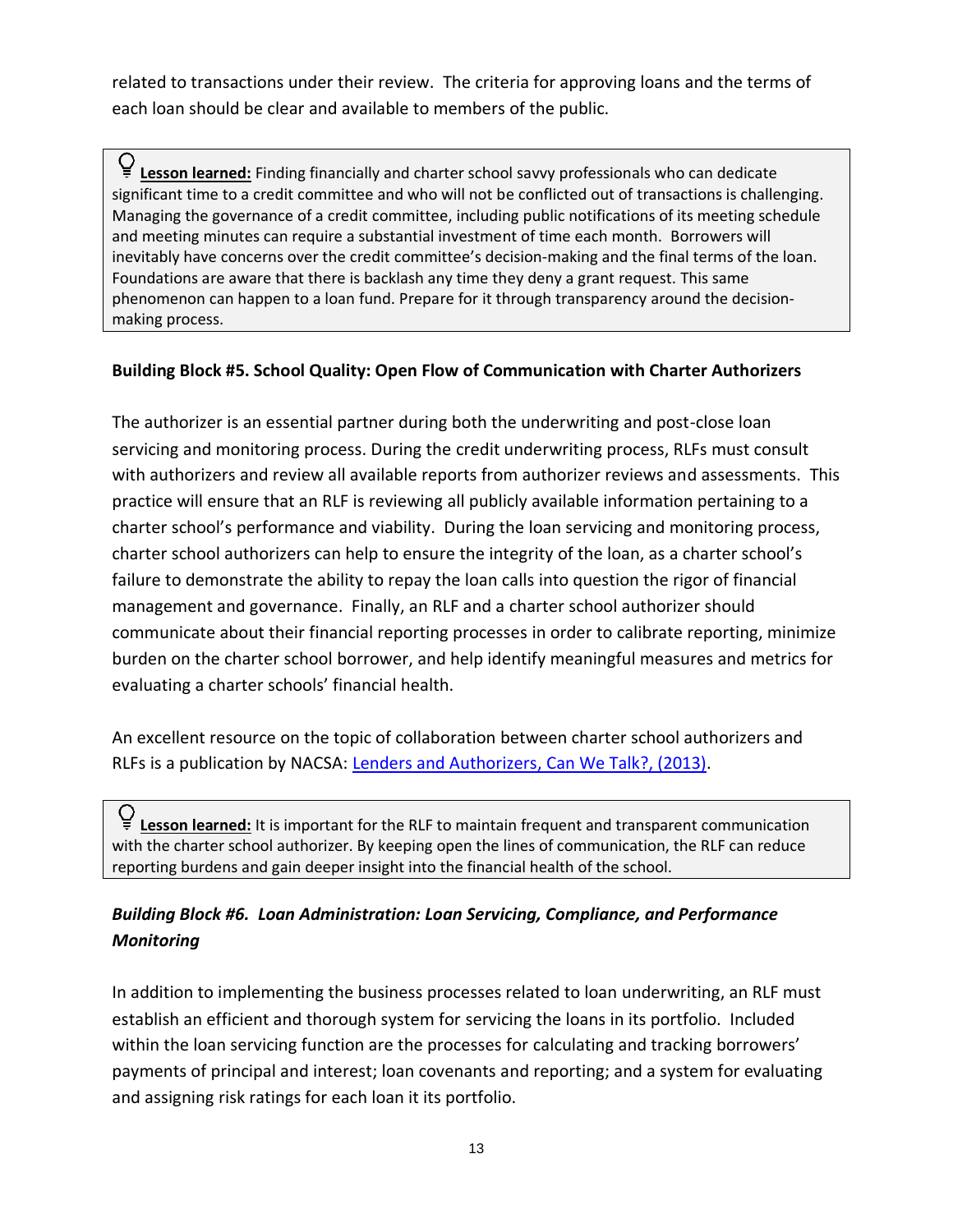An RLF may elect to track these elements through a customized spreadsheet and other ad hoc or free tools. However, there are several inexpensive yet powerful software tools that an RLF can procure to automatize and maintain its loan servicing and compliance tracking. For example, DC OSSE's RLF adopted a system called "PORTFOL" (see link [here\).](https://portfol.com/) PORTFOL is a portfolio management system that includes loan servicing, tracking of technical assistance and monitoring activities, and can track other elements of an RLF portfolio.

#### *Building Block #7. Annual Loan Portfolio Risk Assessment*

A state-level RLF should establish its risk tolerance and manage that risk through an annual portfolio risk review and aim for a portfolio balanced by high to low risk investments. For example, in 2009 the Program Manager over the OSSE RLF established an annual loan portfolio risk review process. This process included both objective and subjective ratings in the areas of finance, academic quality, governance, and overall risk. OSSE shared this portfolio review with its RLF Credit Committee. OSSE also used the outcomes of this review to inform the annual monitoring and technical assistance plan.

An RLF should consider establishing target caps on the volume of high and medium risk loans that comprise the portfolio. For example, start-up charter schools typically are the highest-risk loans, given that new charter schools have no enrollment track record, academic results, or accumulated net assets. To mitigate the risk these types of loans introduce to the portfolio, an RLF may consider establishing limits on the size of loans to new schools at both the individual loan and aggregate fund levels.

**Lesson learned:** Level set stakeholder's expectations about losses. If a loan fund has no losses, it really hasn't taken on any risk and arguably hasn't really tackled the problem it was created to solve. Decide if a 25%, 10%, or 3% loss rate is acceptable. Be transparent about that projected loss rate and account for it within the RLF's financial records as a loss reserve.

#### *Building Block #8: Cash Management System and Policies*

Cash management—related to both the management of "idle" net assets available for lending, as well as cash inflows from repayments—represents a critical business process, and an area susceptible to internal control risk. At the onset of establishing a Revolving Loan Fund, cash balances will be high as the fund launches its business practices, sources new investments, and underwrites the initial transactions. Most states and localities have Treasury laws or regulations regarding eligible methods for investing cash. Cash for an RLF needs to be liquid but can generate a nominal return through investment in a savings, money market, or CDARS account.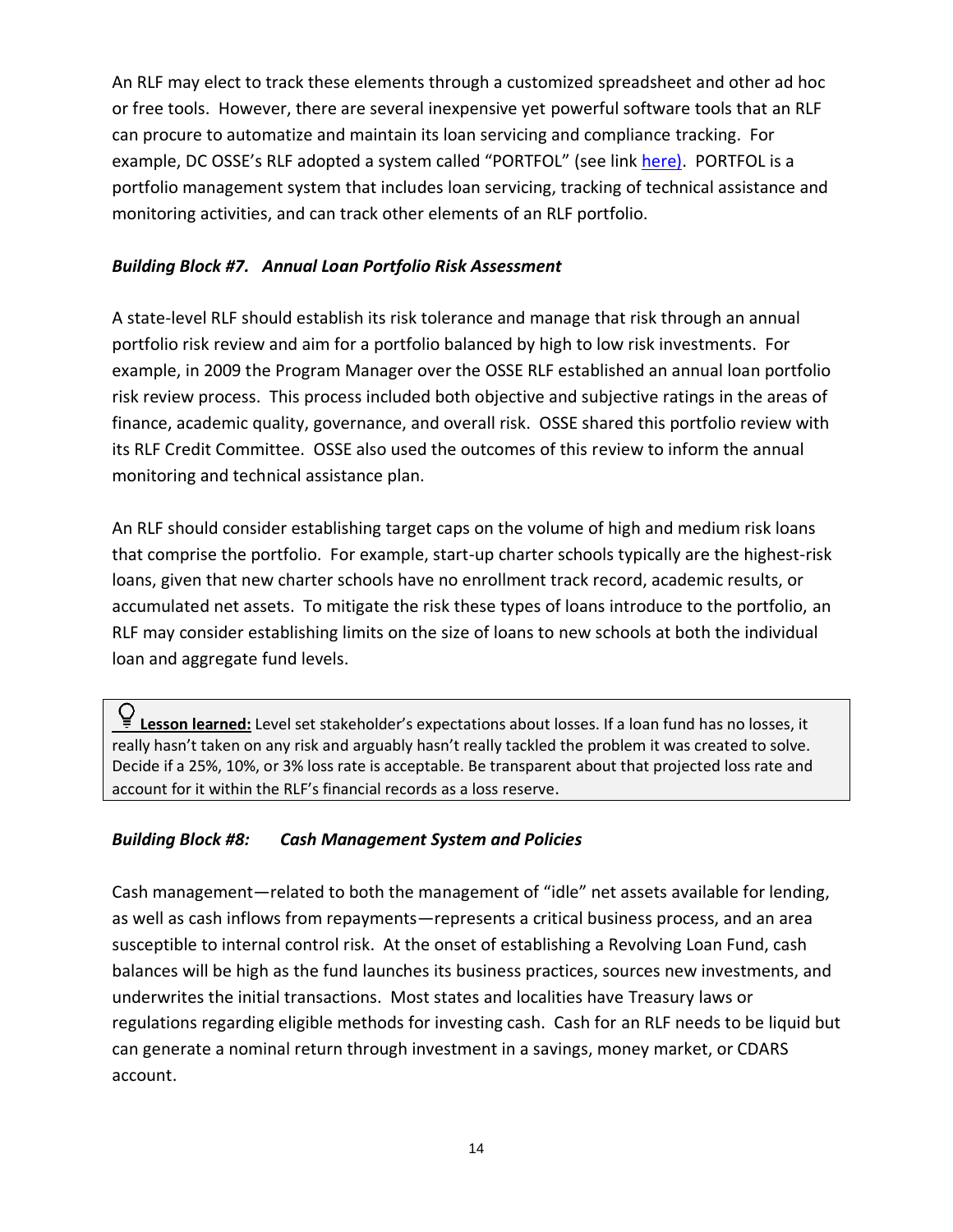**Lesson learned**: Idle cash is always of interest to other competing demands in government. Make sure it is restricted to the Fund and invested strategically to minimize risk while still offering a nominal return.

For repayments of loan principal and interest, RLFs should avoid collecting paper checks and establish an electronic payment process. Best practices for sound internal controls suggest that the cash account for collections should be separate from the account for idle, available cash. After an RLF reconciles and records repayments in its loan servicing records, it can initiate transfers out of the collection account and into the primary cash account.

#### *Building Block #9: Financial Management and Reporting System*

A typical state or local government budget and finance professional is typically focused on one primary objective: oversight of a public agency's budget and ensuring that encumbrances and expenditures comply with appropriations law and funder requirements.

An RLF presents additional challenges for a public agency's staff, including its financial managers. First, an RLF requires a *balance sheet focus*, which is typically the domain of government accountants, and not program finance staff. An RLF's assets are comprised of assets in the form of cash available for new loans, and loans receivable. The sum of these assets, less any outstanding liabilities, equals the fund's *total fund balance*, or *net assets*. Given the revolving nature of the fund, the resources available for programmatic use are derived from the uncommitted fund balance (e.g. *total fund balance* less *loans receivable*). An RLF formulates its annual budget based on an estimate of uncommitted fund balance available to the program at the beginning of the year. As loan principal payments are received and interest revenue is collected, an RLF may need to modify the original budget to reflect newly available resources for program activity. This approach toward public program budgeting is unlike the typical approach for a governmental entity's General Fund.

If a governmental RLF tracks its income statement activity within governmental budget accounts, then there are specific accounting journal entries related to loans, dictated by both regular and governmental GAAP. As loans are disbursed, a program expenditure is recorded against a budget for the full amount of the loan. Simultaneously, the RLF records the loan receivable, and a credit against a general ledger expense account that can be titled "*GAAP not Budget Expenditure*". This reflects the reality that a loan disbursement is not an outflow of net assets, but merely a conversion of net assets, as cash assets fund a new loan receivable.

Similarly, as a RLF receives loan principal repayments, an RLF must record one journal entry to receive the cash and record loan principal repayment proceeds; simultaneously, the RLF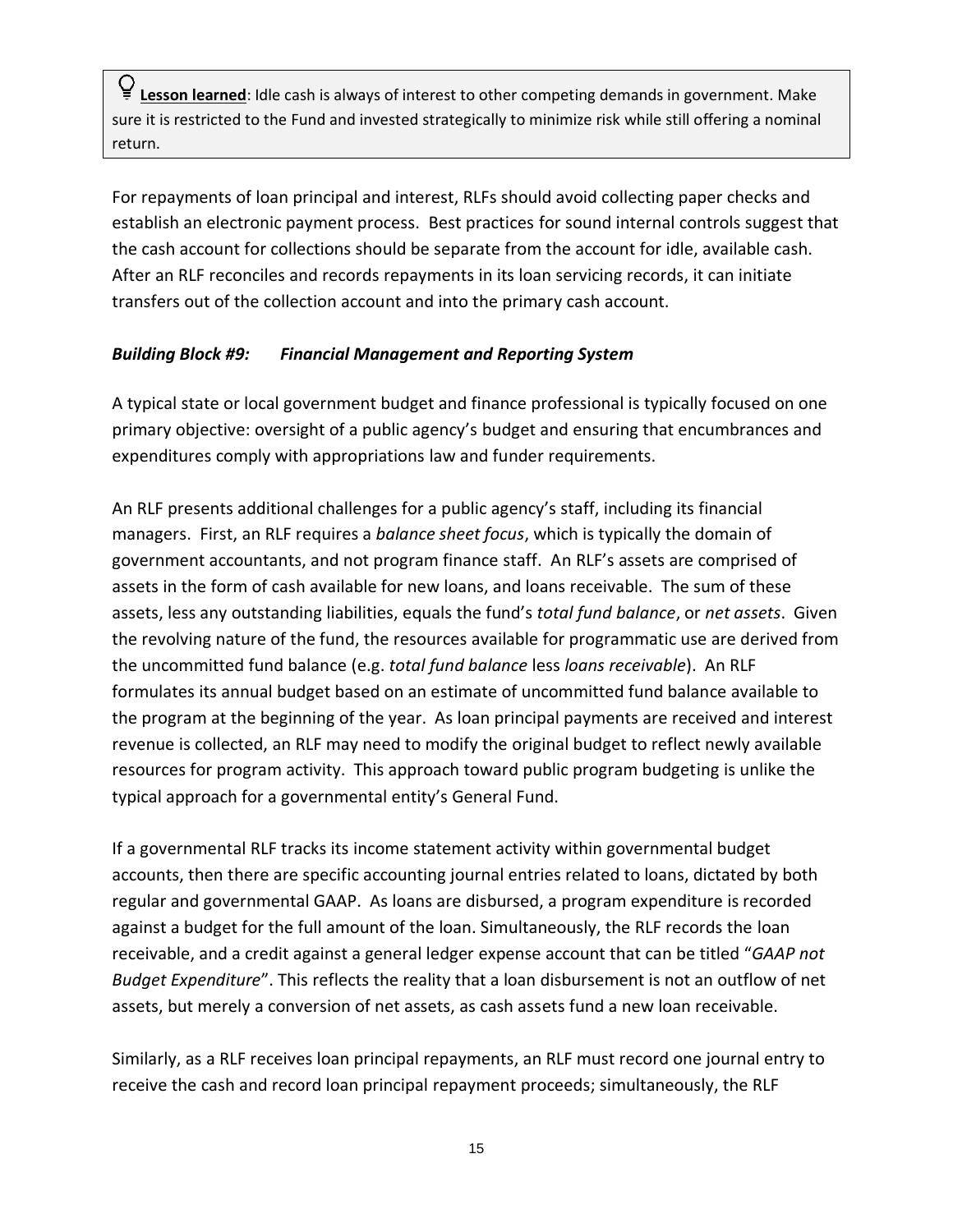reduces the receivable and debits a general ledger revenue account typically titled, "*GAAP not Budget Revenue*".

In addition to these RLF specific journal entries, an RLF must maintain either separate general journal accounts or a subledger to track each individual loan receivable. RLF financial management staff should reconcile the balances in a RLF's general ledger to individual loan amortization tables (or the loan serving sub-system) on at least a quarterly basis.

An example of state government memo that describes the accounting treatment for RLFs is [here.](https://files.nc.gov/nctreasurer/documents/files/SLGFD/Memos/2016-02.pdf)

Q<br>■ Lesson learned: The reporting systems for an RLF are complex and are often different than standard government reporting systems. RLF managers must establish the accounting infrastructure and reporting formats at inception to ensure efficient, timely, and compliant financial oversight.

# *Building Block #10: Resources to Maintain a Competent Full-Time Staff and Other Administrative Expenditures*

Depending on the size of an RLF and its volume of transactions, an RLF needs the following basic functions to be delegated to staff:

- Fund Leadership
- Credit Underwriting
- Loan Servicing
- Financial Management
- Legal Support and Documentation

To ensure staffing adequacy and continuity, an RLF should determine the minimum annual costs to manage the fund, and the source of those resources. For example, the legislation establishing DC OSSE's RLF permits the Fund to allocate up to 5% of its uncommitted fund balance to administrative expenditures, including personnel costs. As a Fund disburses loans, uncommitted net assets decrease, thereby decreasing resources available for administrative expenditures. At inception, an RLF should consider how it will cover its administrative expenditures so that it avoids resource shortfalls later in the Fund's lifetime.

**Lesson learned:** There needs to be consistency in the staffing of an RLF. It is likely that the staff positions will be subjected to high turnover. The fund may need to be managed by an entity that is offering other services so there can be consistency and stability in staffing.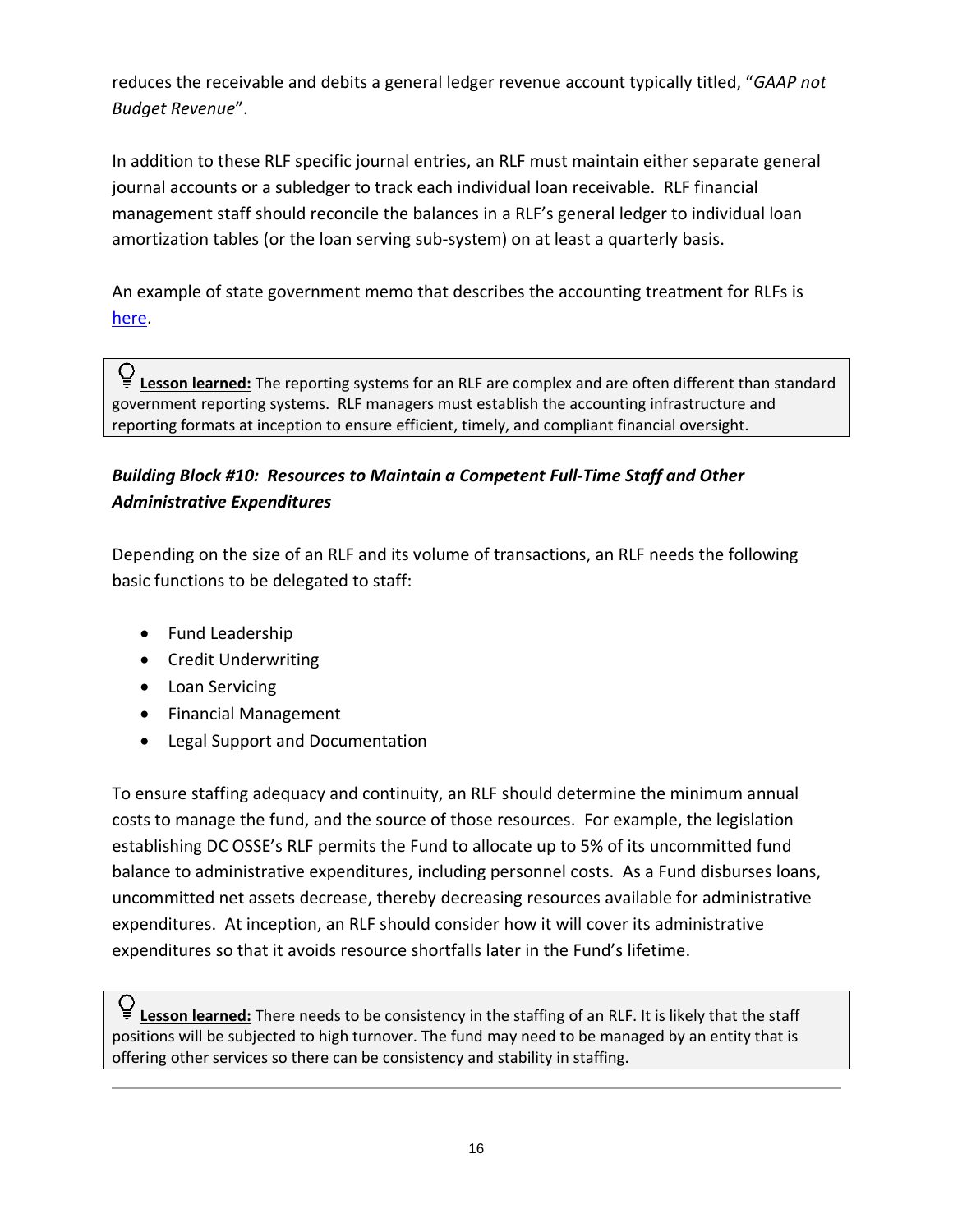#### *RLFs, School Quality, and Results*

In addition to the 10 Building Blocks, there are two more considerations on how RLFs can exert influence over the quality of charter schools within its service area, and the importance of ongoing measurement and reporting of Fund performance.

#### *Influence over Charter School Quality*

A state and local public sector RLF can exert influence over the quality of the charter schools within its geographic area of focus. Whether a charter school has an appropriate and affordable facility is one of the most important factors contributing to a charter school's success, failure, and sustainability. An RLF will have influence over which schools are able to open, expand, or remain open. For better or worse, in this way an RLF can act as a de facto charter school authorizer. In addition, an RLF, through its loan covenants, may apply pressure on charter schools performing poorly on financial measures. This pressure may result in the early closure of some poor performing schools.

An RLF also can exert leverage over the financial governance and operations of a public charter school, which can be a powerful opportunity to encourage sound financial management practices and oversight. This leverage can be applied through the underwriting process, loan covenants, loan servicing and compliance requirements, and the loan monitoring process.

During the credit underwriting process, an RLF can establish ambitious criteria for loan approval, thereby encouraging the highest quality schools with sound financial transactions to apply for support. Loan covenants can require levels of cash-on-hand and the maintenance of dedicated reserve and repayment accounts. Through the loan servicing process, an RLF can establish cash management and other financial management practices that promote fiscal discipline and fiscal oversight. For example, an RLF can require the assignment and segregation of various cash revenue streams, and regular reporting of financial status. All of these practices help to establish strong internal controls within a charter school and its board of trustees.

Through ongoing and open communication and collaboration with charter school authorizers, an RLF can help create high expectations for fiscal performance, minimize duplicative reporting and monitoring by the authorizer and RLF, and leverage the authorizer's oversight powers to ensure the integrity and repayment of the RLF's loans receivable. An RLF can complement a charter authorizers' oversight, given the RLF's authority to impose covenants and compliance requirements in the areas of governance, academic results, and operations--including within the areas that fall beyond the authority of the authorizer itself.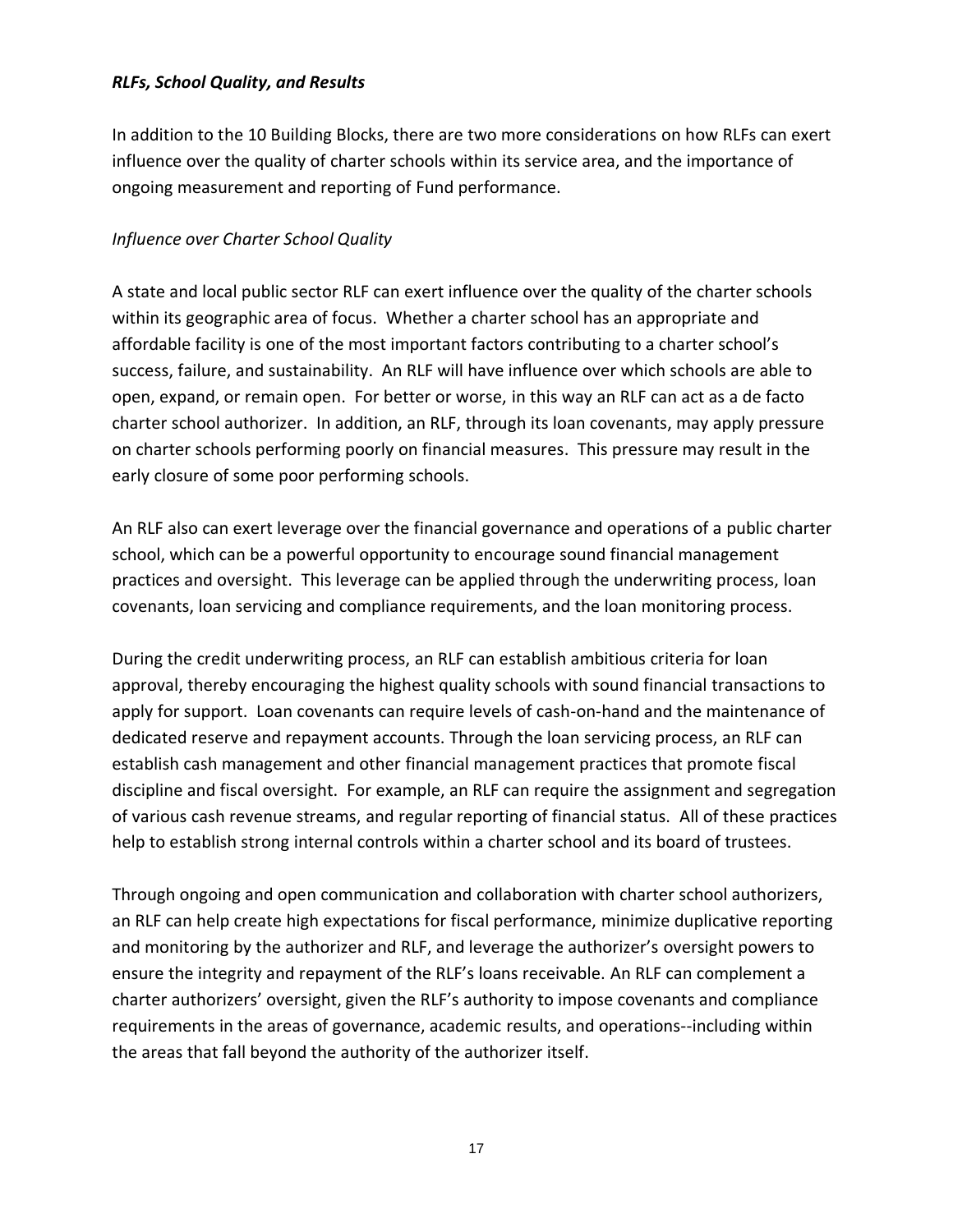#### *Measuring Impact and Return on Investment*

A good practice for RLFs is to compile data and information about the results of the funds' loans. Funders, which may include philanthropic and corporate foundations, and federal, state, and local governments and taxpayers, need regular and relevant measures of the fund's impact and return on investment. Examples of measures which should be collected about schools supported by the RLF include the number of loans disbursed annually and from inception-todate; the Fund's annual and cumulative default and loss rate; the number of gross square feet developed; and school performance metrics. Academic data about the schools, such as annual academic performance, high school graduation rates, college acceptance and enrollment rates, and authorizer ratings, help funders and the public to evaluate the value of the fund.

# **Part 2: Summary/Takeaways from the 10 Building Blocks for a Place-Based Charter School Facilities RLF:**

- 1. Proactive loan sourcing is a new skill set for government agencies.
- 2. Partner with existing lending agencies when developing loan policies.
- 3. Be clear about the risk profile of the loan fund.
- 4. Identify talent to manage the Fund and to approve loans.
- 5. Financial reporting for lending is different in government agencies.

#### **Conclusion**

Given the complexity and challenges of financing charter school facility projects, state and local (place-based) revolving loan funds offer a promising solution to addressing charter schools' needs for financing. Whether used as gap financing/subordinate debt or as the primary source of loan capital, RLF loans provide essential capital for charter school facility projects. State and local actors should consider RLFs among their arsenal of strategies to solve the charter school facilities challenge. Like DC OSSE's Direct Loan Fund, there are examples nationally of state and local governments, non-profit lenders, and other entities who have launched successful and impactful loan funds. The ten (10) practices identified in this paper will help new funds to experience success and avoid pitfalls. As more information and experiences are identified and shared, we believe that a community of practice will emerge among place-based funds that will exchange information and practices to scale the impact of this innovative charter school financing solution.